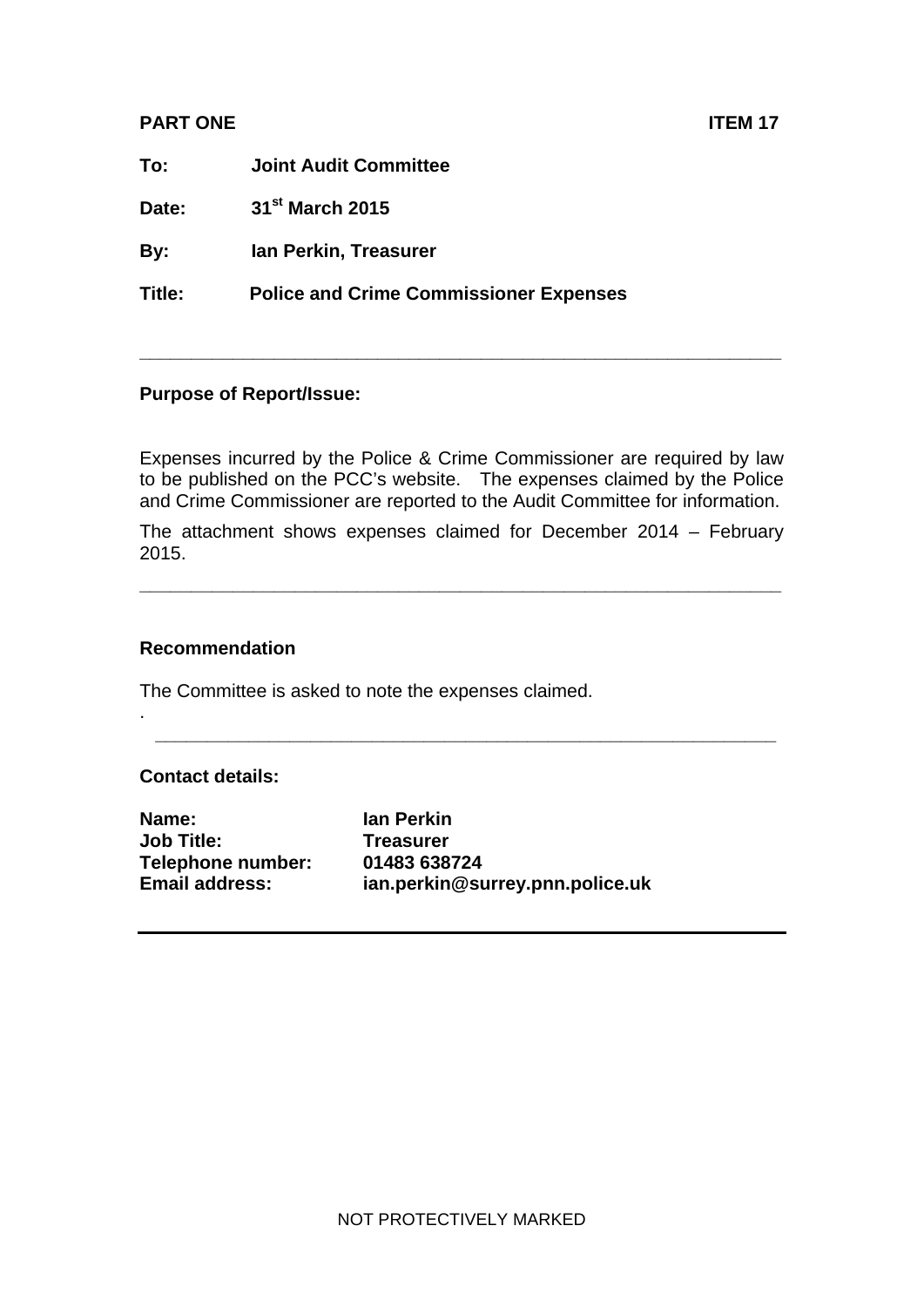| Date       | <b>Type</b><br>(Claim/Business)<br><b>Credit Card</b> | <b>Reason for Expense (Details of meetings)</b>                                                    | <b>Category of Travel</b><br>(Train/own car) | Travel from/to (Own car<br>travel) | <b>Total miles claimed</b><br>(less home to<br>business miles) | Cost(E) |
|------------|-------------------------------------------------------|----------------------------------------------------------------------------------------------------|----------------------------------------------|------------------------------------|----------------------------------------------------------------|---------|
| 05/02/2015 | Claim                                                 | Police and Crime Panel - Kingston                                                                  | Own car                                      | Home/Kingston/HQ                   |                                                                | 3.15    |
| 11/02/2015 | Claim                                                 | . OPCC Catch Up Meeting - East Molesey<br>2. PCC Collaboration Governance Board Meeting - Slaugham | Own car                                      | Home/East<br>Molesey/Slaugham/Home | 38                                                             | 17.10   |
| 12/02/2015 | Claim                                                 | Surrey Heath Crime Summit - Camberley                                                              | Own car                                      | HQ/Camberley/Home                  | 21                                                             | 9.45    |
| 18/02/2015 | Claim                                                 | Visit to HMP Coldingley Keep Out Diversion Scheme - Bisley                                         | Own car                                      | Home/Bisley/HQ                     | 11                                                             | 4.95    |
| 23/02/2015 |                                                       | Business Credit Card APPG on Policing - London                                                     | Train - standard class                       |                                    |                                                                | 13.30   |
| 26/02/2015 | Claim                                                 | <b>Waverley Crime Summit</b>                                                                       | Own car                                      | HQ/Godalming/Home                  |                                                                | 3.15    |
|            |                                                       |                                                                                                    |                                              |                                    | <b>TOTAL</b>                                                   | 51.10   |

Please note that the PCC's Office always considers best value for money when arranging travel, accommodation and other expenses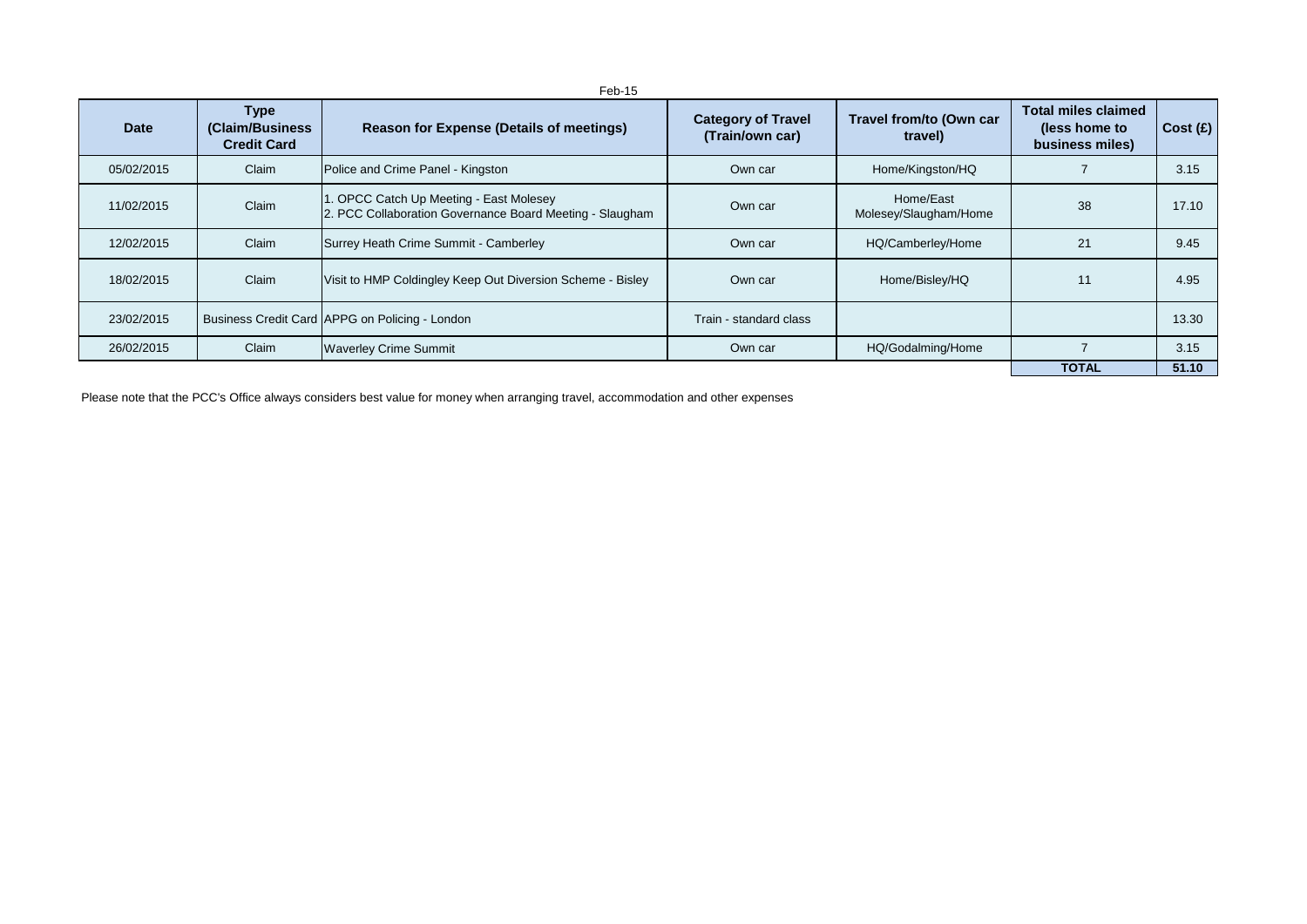| $Jan-15$   |                                                      |                                                                                                                                                                          |                                              |                                              |                                                                |         |  |
|------------|------------------------------------------------------|--------------------------------------------------------------------------------------------------------------------------------------------------------------------------|----------------------------------------------|----------------------------------------------|----------------------------------------------------------------|---------|--|
| Date       | <b>Type</b><br>(Claim/Business<br><b>Credit Card</b> | <b>Reason for Expense (Details of meetings)</b>                                                                                                                          | <b>Category of Travel</b><br>(Train/own car) | Travel from/to (Own car<br>travel)           | <b>Total miles claimed</b><br>(less home to<br>business miles) | Cost(E) |  |
| 09/01/2015 | Claim                                                | Police and Crime Panel Finance Sub Group Meeting -Kingston                                                                                                               | Own car                                      | Home/Kingston/HQ                             | 8                                                              | 3.60    |  |
| 12/01/2015 | Claim                                                | Collaboration Governance Board Meeting - Slaugham                                                                                                                        | Own car                                      | HQ/Slaugham/Home                             | 46                                                             | 20.70   |  |
| 13/01/2015 | <b>Business Credit Card</b>                          | . National Crime Agency Briefing - London<br>2. Home Affairs Select Committee - London                                                                                   | Train - Standard Class                       |                                              |                                                                | 20.00   |  |
| 14/01/2015 | Claim                                                | PCC Webcast Management Meeting - Dorking                                                                                                                                 | Own car                                      | HQ/Dorking/Home                              | 9                                                              | 4.05    |  |
| 15/01/2015 | Claim                                                | Visit to National Buddhist Temple - Aldershot                                                                                                                            | Own car                                      | HQ/Aldershot/HQ                              | 20                                                             | 9.00    |  |
| 19/01/2015 | Claim                                                | <b>BBC Radio Interview - Guildford</b><br>2. Meeting with Leader and Chief Executive of Elmbridge bc -<br>Esher<br>3. Burpham Residents' Association Meeting - Guildford | Own car                                      | Home/Guildford/Esher/Home/G<br>uildford/Home | 23                                                             | 10.35   |  |
| 19/01/2015 |                                                      | Business Credit Card   Police Finance and Resources Gold Group Meeting - London                                                                                          | Parking                                      |                                              |                                                                | 2.20    |  |
| 19/01/2015 |                                                      | Business Credit Card   Police Finance and Resources Gold Group Meeting - London                                                                                          | Train - Standard Class                       |                                              |                                                                | 16.20   |  |
| 20/01/2015 | Claim                                                | Runnymede Crime Summit - Egham                                                                                                                                           | Own car                                      | HQ/Egham/Home                                | 12                                                             | 5.40    |  |
| 21/01/2015 | Claim                                                | Surrey Joint Enforcement Team Governance Board Meeting -<br><b>Staines</b>                                                                                               | Own car                                      | HQ/Staines/Home                              | 14                                                             | 6.30    |  |
| 22/01/2015 | <b>Business Credit Card</b>                          | Dinner for Sir Nadhmi Auchi - Celebration for award of<br>Knighthood - London                                                                                            | Train - Standard Class                       |                                              |                                                                | 8.30    |  |
| 02/02/2015 |                                                      | Business Credit Card Reform Event - The Future of Police Governance - London                                                                                             | <b>Train - Standard Class</b>                |                                              |                                                                | 16.20   |  |
|            |                                                      |                                                                                                                                                                          |                                              |                                              | <b>TOTAL</b>                                                   | 122.30  |  |

Please note that the PCC's Office always considers best value for money when arranging travel, accommodation and other expenses